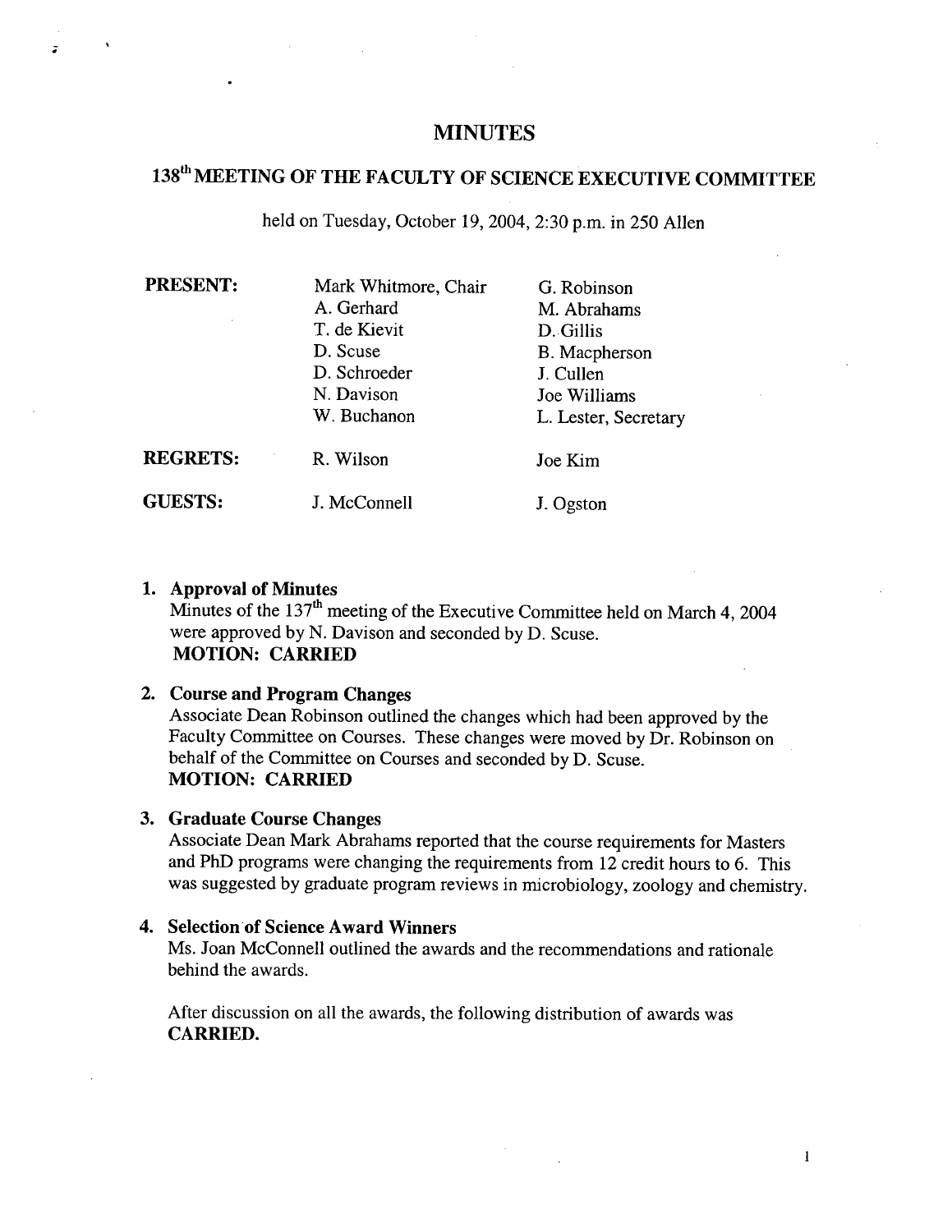**Award # I - Isbister Undergraduate Scholarships -** 6 awards at *\$750* each - to be shared equally between the following 10 students (each receiving \$450).

> LLOYD, Alissa BOOKATZ, Adam KEHLER, Angela LE, Anh-Thoai LAWRANCE, Caro MARTENS, Rebecca YING, Stephen HOK, Ritchie ARNTFIELD, Marg WU, Fu Zhou

Award #2 - Diane Dowling - 1 award of \$600 to be split two ways (\$300 each) for the highest female in Year 2

> LLOYD, Alissa KEHLER, Angela

**Award #3— Maxwell Rady -** 1 award of *\$250* to be split four ways (\$62.50 each) for Year 2 of any program.

> LLOYD, Alissa BOOKRATZ, Adam KEHLER, Angela LE, Anh-Thoai

**Award** #4 - **Rosabelle Searle Leach -** 1 award of \$225 to be split two ways (\$112.50)

> AKINAREMI, Omo PROMISLOW, Steve

**Award** *#5—* **Sony Science Scholarship -** 1 award of \$1,500 - Year 3 Major or Honours - cannot be shared

#### LAWRENCE, Caro

**Award #6** - **Hogg Undergraduate Scholarship -** 1 award of \$1,500 - any year of program - cannot be shared.

LEE, Anh-Thoai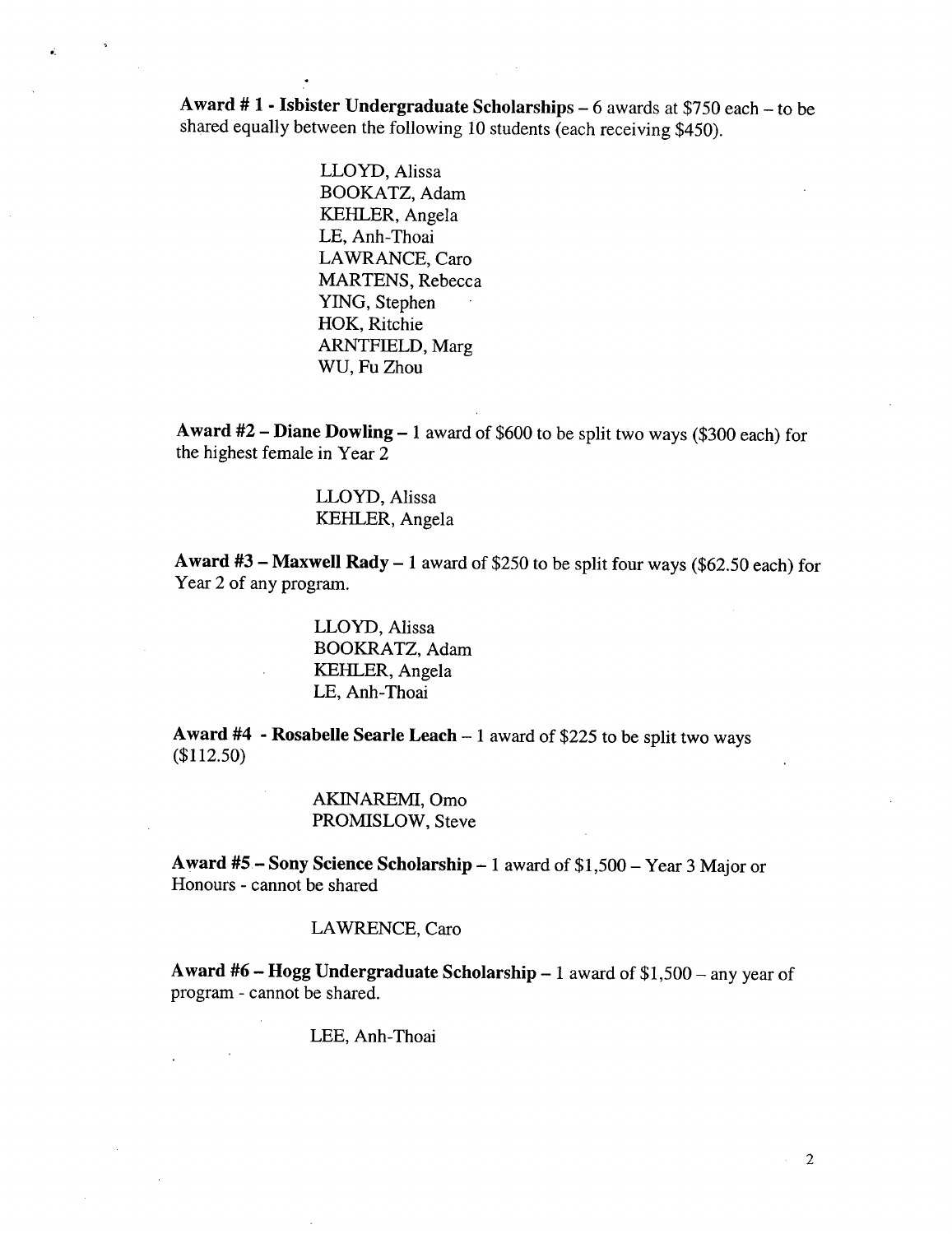**Award** #7 - **Benjamin Cohen -** 1 award of *\$375* - any year to be split two ways (\$187.50 each)

> AKINAREMI, Omo PROMISLOW, Steve

**Award #8— Class of** 1**43 and '68 Reunion Scholarship -** 1 award of *\$325* - first year

DIBROV, Alexander

**Women in the Physical Sciences 2003 -** 1 Scholarship of \$2,000 split equally between the following 2 students (each receiving \$1,000)

> MAPOLA, Tracy (renewal) CHMIELUK, Lindusia (renewal)

This is renewable for up to 2 years after the initial offering, depending on academic performance and funds available.

**Mark G. Smerchanski Memorial Scholarship for Women in the Physical Sciences -** 1 award of \$2,000 to:

#### CHAMPION, Heather

Motion to approve the recommendations was moved by N. Davison and seconded by D. Gillis.

## **MOTION: CARRIED**

#### **5. Dean's Report**

Dean Whitmore reported on the following:

 $\blacksquare$ Associate Deans

Dr. Whitmore thanked Gordon Robinson and Arthur Gerhard for agreeing to serve for an additional year as Associate Deans. He announced that Mark Abrahams had been appointed Associate Dean, Research, replacing Mike Butler.

#### SIP - Academic Staff Positions

Three positions were approved and they have been allocated to Mathematics, Chemistry, and Physics and Astronomy. Searches have begun.

Fall SIP

A request for a further 13 positions has been submitted.

## Computer Science Development Plan

The money that was secured from COPSE for the project will run out at the end of this fiscal year. Dean Whitmore reported that the project was very successful.

3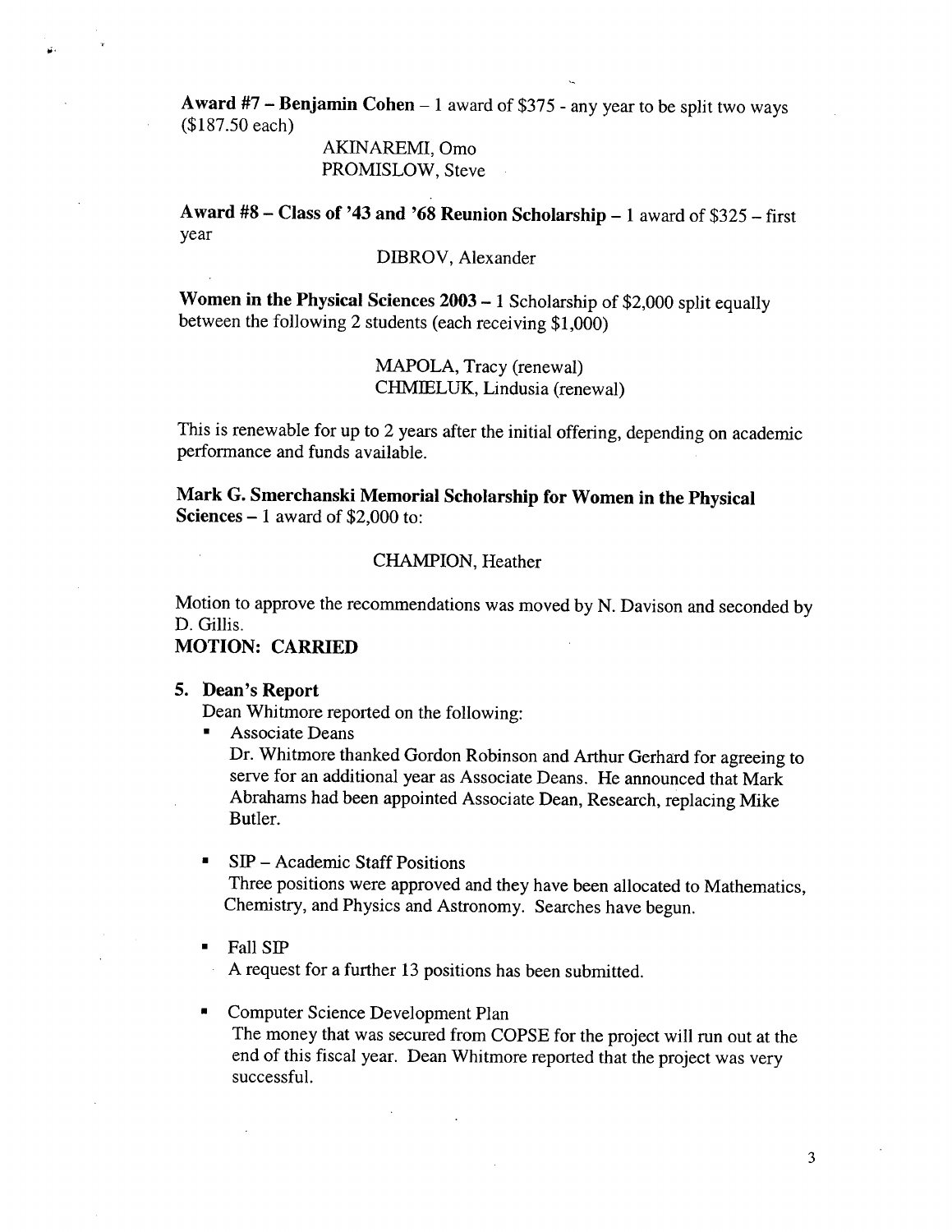- Undergraduate Biology Program First year Biology Program is being reviewed and funding for it was part of SIP request.
- Promotion and Tenure Tenure process is complete with all applications in the office of the VP Academic. Promotion procedures are now underway.
- Interactions with the Faculty of Environment Dean Whitmore reported that the Faculty of Science has not accommodated all requests made by the Faculty of Environment, but will continue to work with all groups involved to build good relationships across the faculties.
- Advanced Placement & International Based Letter grades and points will now be given. Advanced placement gives numbers 1-5, while international based is a finer scale of 1-7.
- Joint Honours Programs Joint Honours Programs approved by COPSE are Mathematics and Economics, and Statistics and Economics. Outstanding is Physics & Astronomy and Computer Science.
- Support Staff Exchange Members of the Support Staff Council visited with their counterparts at the University of North Dakota. It is expected that UND support staff will visit the University of Manitoba in the near future.
- CRYSTAL Project  $\blacksquare$ The Dean congratulated Gordon Robinson on the CRYSTAL Project. They have been invited to submit an application to NSERC.
- NSERC Applications In an attempt to increase the success rate of Equipment grants, the Faculty has agreed to contribute 7.5% and Dr. Keselman's office has agreed to provide \$30,000, or more, if funds are available.
- Differential Fees and Scholarships for International Graduate Students  $\blacksquare$ 8% of fees for International Graduate Students will be returned to them in the form of scholarships. A committee has been established to develop a policy to meet these goals.
- Canada Research Chairs Two Tier I Canada Research Chairs have been allocated to the Faculty of Science. The Dean will consult with the Administrative Council and decide the areas.

4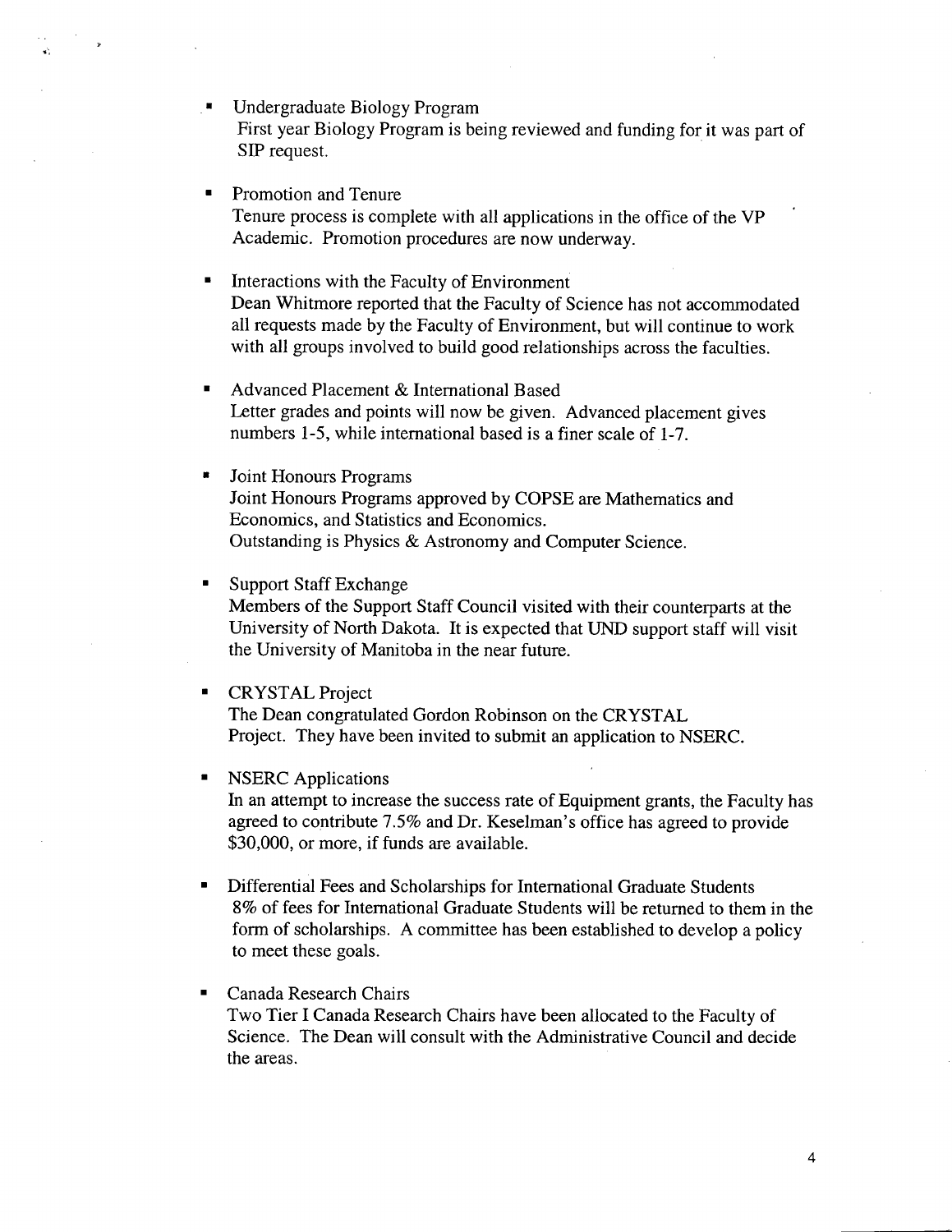#### Westgrid

Western Canada High Performance Computer Consortium, with participation from U. of Calgary, U. of Alberta, UBC and TRIUMF has invited U. of M. to participate. This is the preferred option as they are a well-established and well-funded consortium.

#### **6. Other Business**

Revised Faculty Endowment Fund Terms of Reference were approved by D. Scuse and seconded by G. Robinson, with two friendly amendments:

- Numbers 1-3 will now be entitled "Terms of Reference" and numbers 4-6 will be entitled "Guidelines".
- b) The wording mathematics/computer science will be changed to computer and mathematical sciences. **MOTION: CARRIED**

#### 7. **Adjournment**

The meeting adjourned at 4:10 p.m.